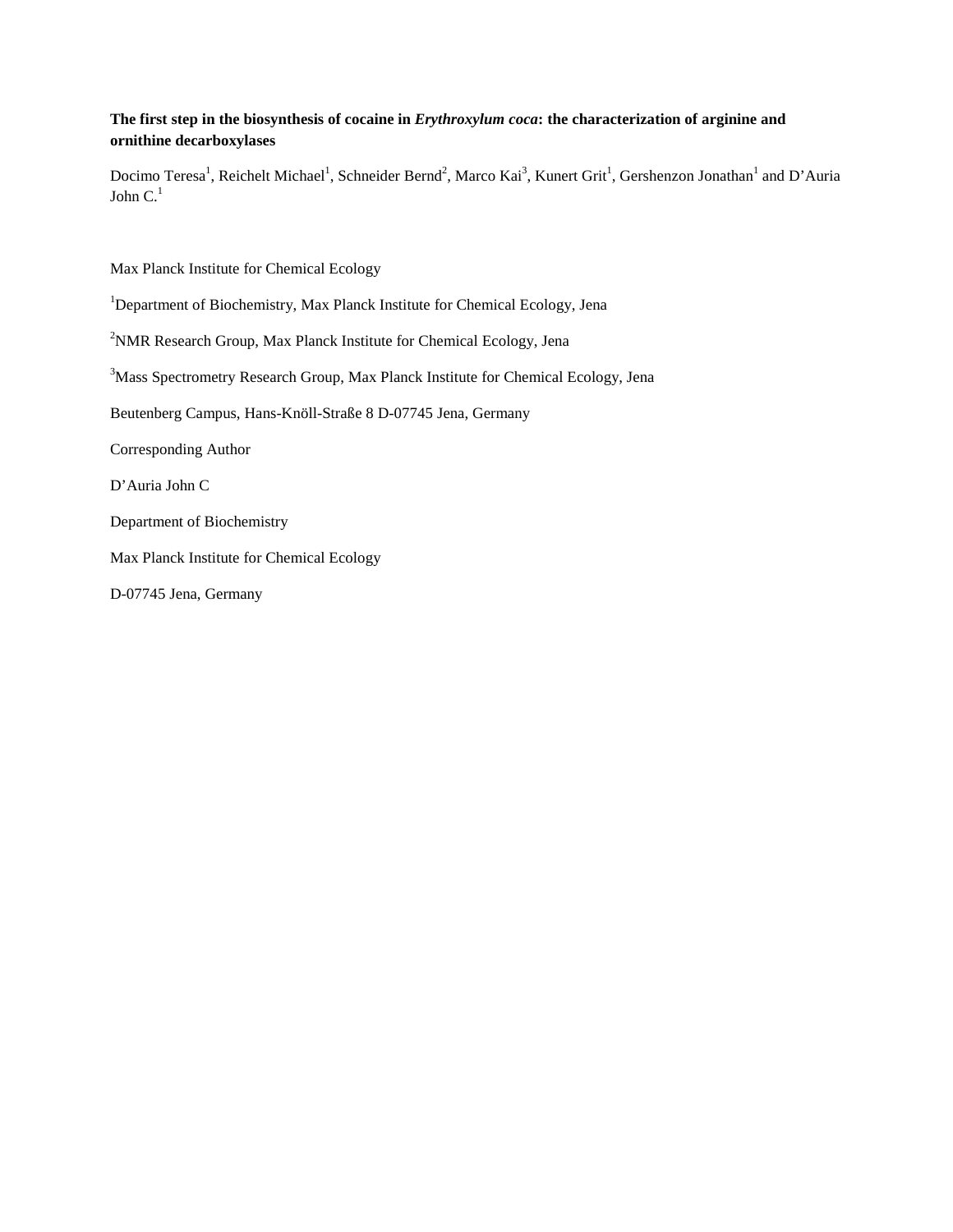## **Supplementary Material**



**Fig 1** Developmental stages of *E .coca* leaves investigated from youngest to oldest: buds, rolled leaves ( Leaf stage I), , expanding leaves (Leaf stage II) , and mature leaves (Leaf stage III).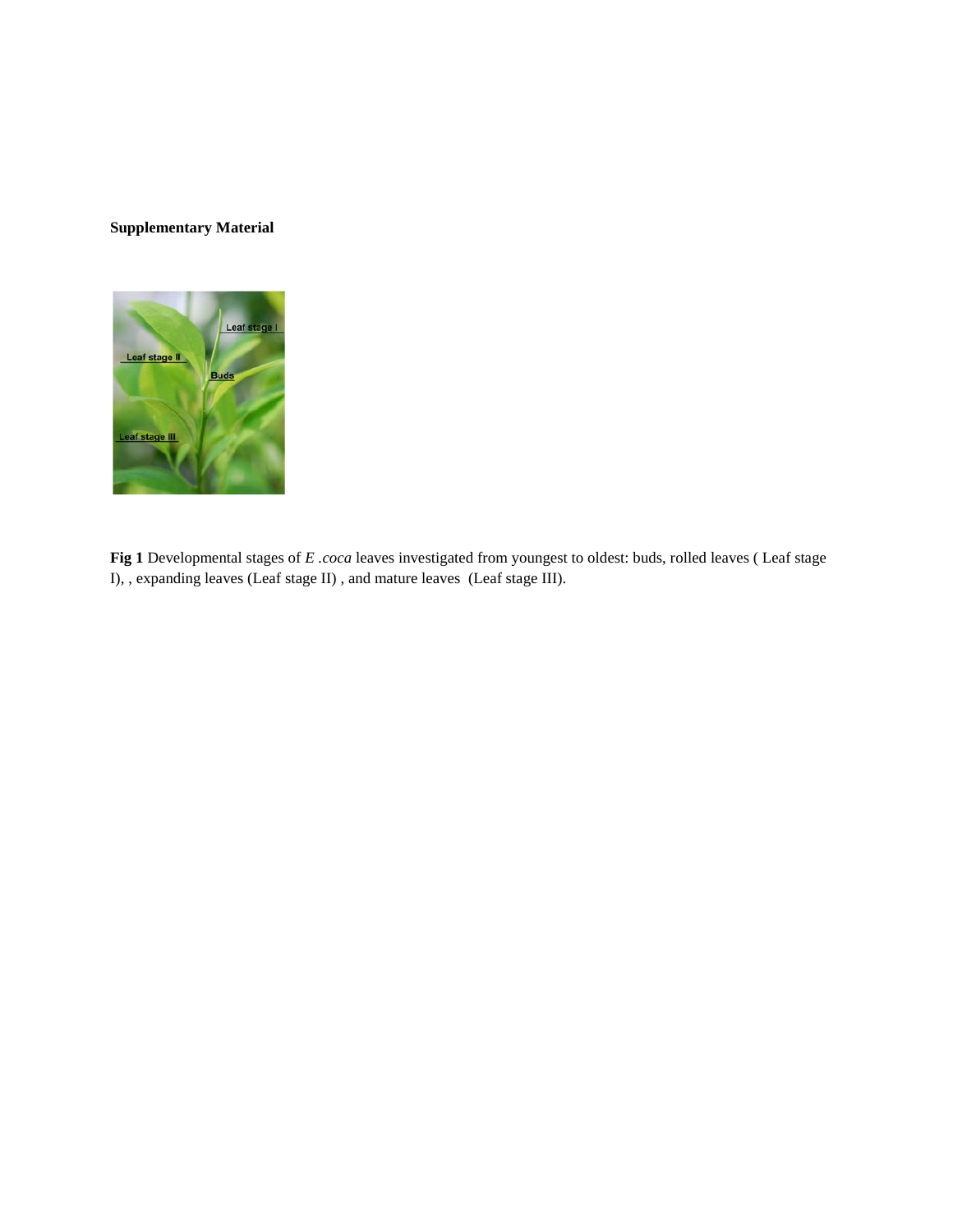

**Fig2.**LC-MS ion trap chromatogram comparison of methylecgonine derivatives in samples of stem cuttings treated with  $[U^{-13}C]$ glucose solution or with unlabeled glucose. a-b)  $MS^2$  of cocaine shows  $^{13}C$  enrichment of the methylecgonidine fragment (*m/z* 182) in a sample from unlabeled cuttings **a)** compared to one from 13C-labeled cuttings **b**). c-d) MS<sup>2</sup> of cinnamoyl cocaine shows <sup>13</sup>C enrichment of the methylecgonidine fragment in a sample from unlabeled cuttings **c)**compared to one from 13C-labeled cuttings. **d)**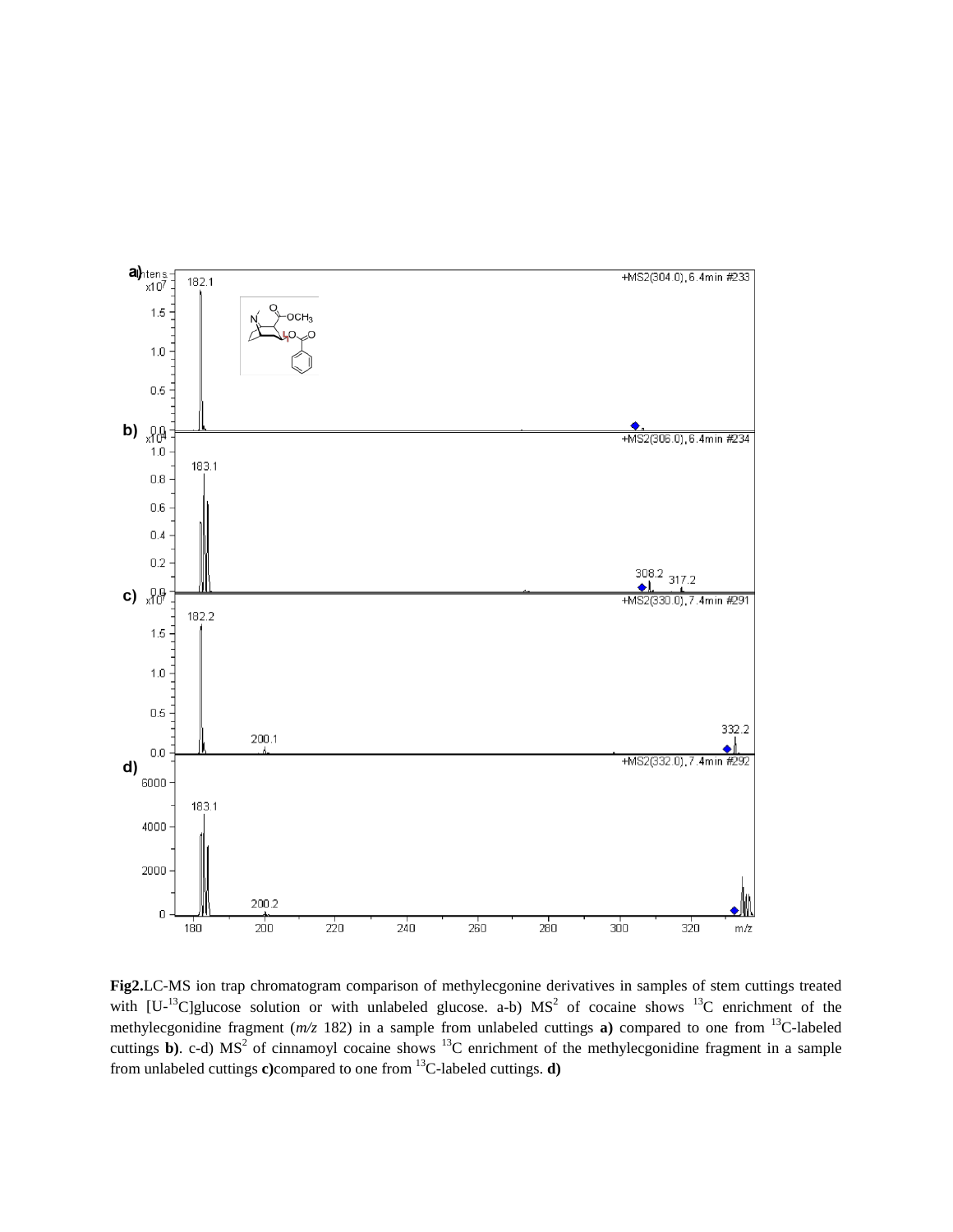

**Fig3** Gene Ontology annotations for *E. coca* EST collection. Shown are percentage representations of the 3 top hierarchical annotations: molecular function, cellular component, and biological processes.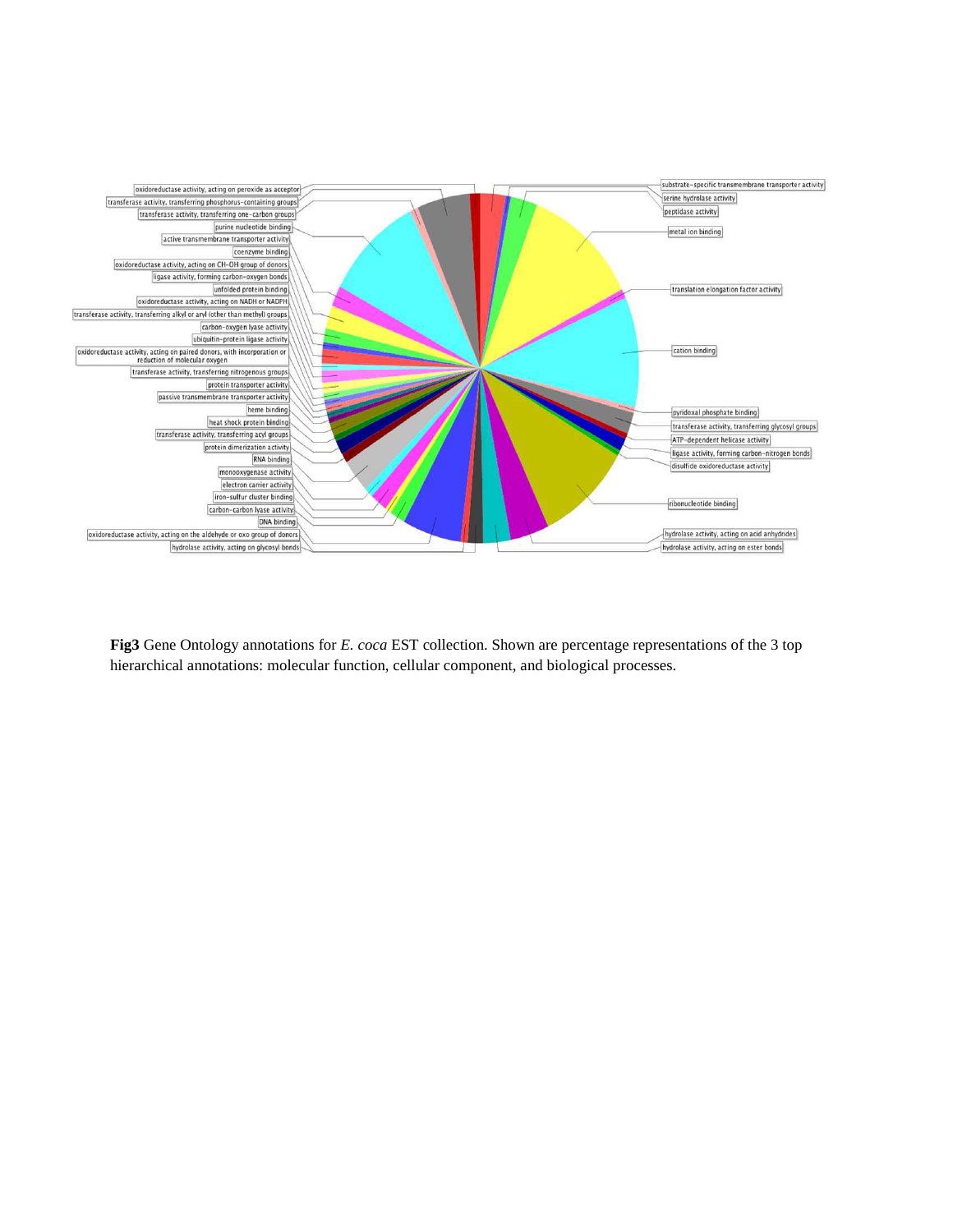

**Fig 4** Demonstration of ornithine decarboxylase activity for *E. coca* ODC in *in vitro* assay.

Depicted are HPLC chromatograms with fluorescence detection of OPA derivatives for a) putrescine standard, b) extract of *E. coli* transformed with pET32 empty vector assayed with ornithine as substrate, c) His-Tag purified pET32::EcODC expressed in *E. coli* assayed with ornithine, d). His-Tag purified pET32::EcODC expressed in *E. coli* assayed with arginine e) Standard of cadaverine, product of lysine decarboxylation f) lysine Standard g) His-Tag purified *E. coca* ODC tested with lysine showing lack of activity. Retention times are; lysine, 23.7 min;,and cadaverine, 29.3 min.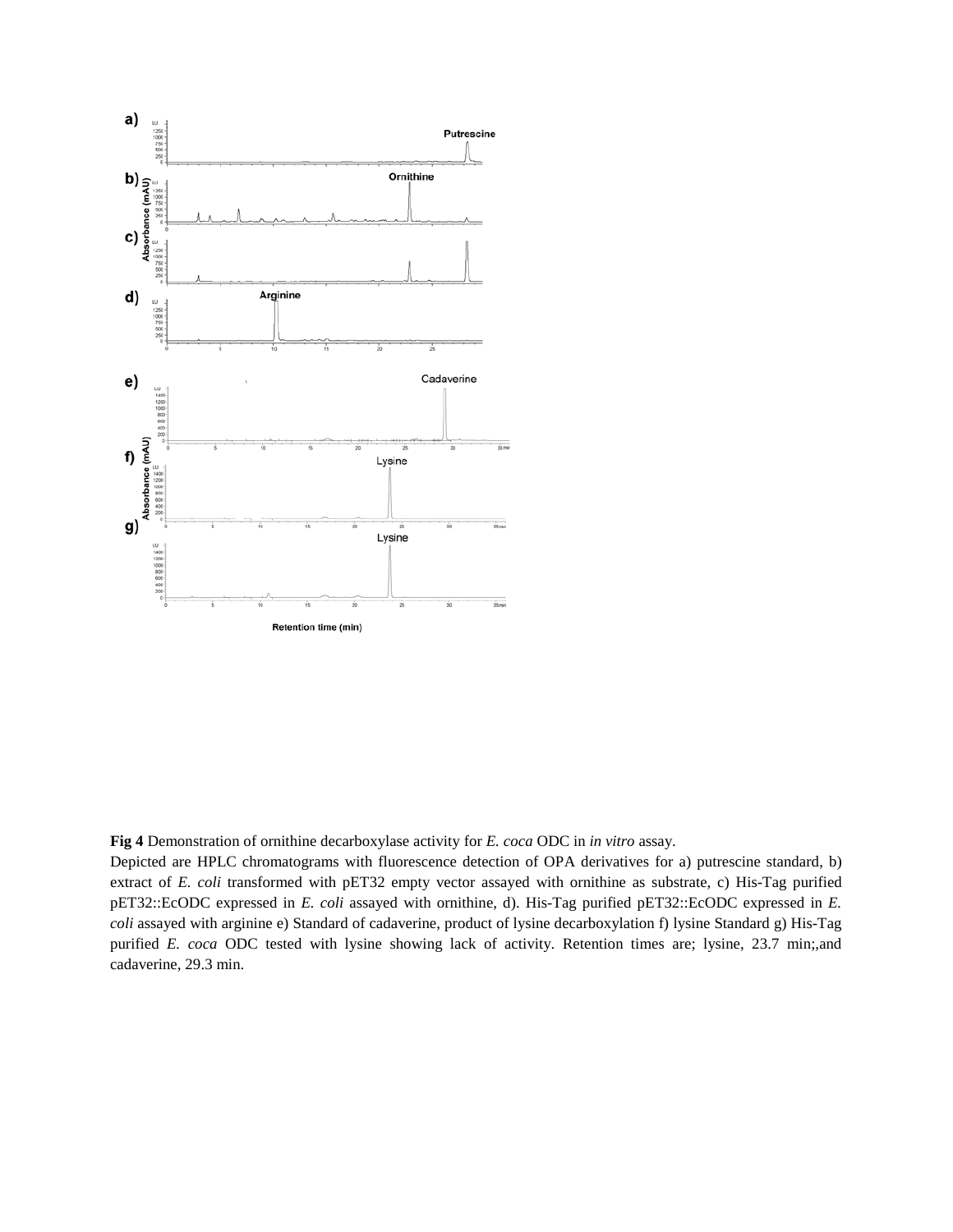

**Fig5** *E. Coca* ODC activity measured at varying pH (above) and with varying monovalent and divalent ions in the assay buffer at a final concentration of 3mM(below)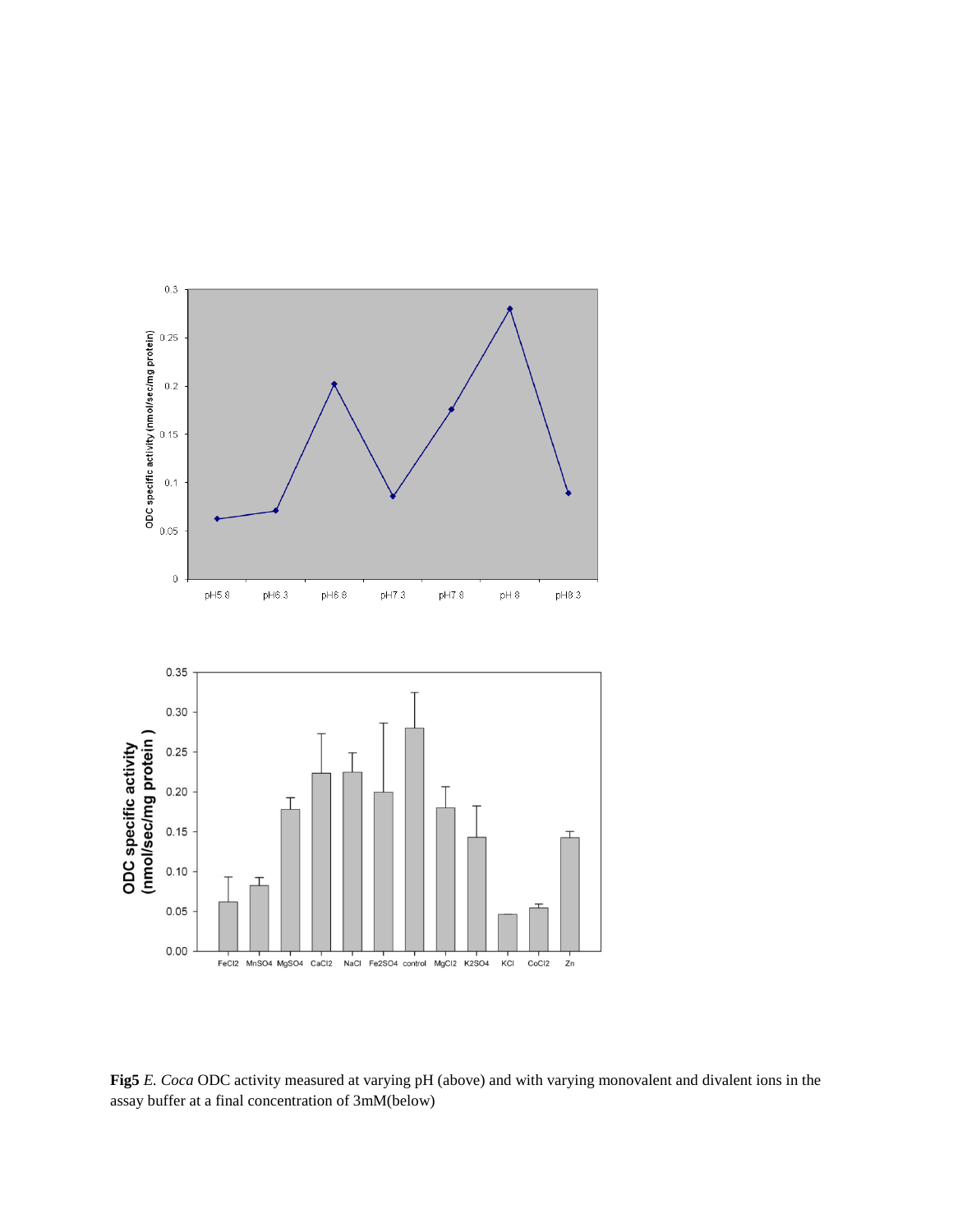

**Fig6.** Demonstration of arginine decarboxylase activity for *E. coca* ADC in *in vitro* assay. Depicted are LC chromatograms of the assay with MS triple quadrupole detection of **a)** purified pET32:: *EcADC* expressed in *E. coli*, **b)** extract of *E. coli* transformed with pET32 empty vector, and **c)** pET32::*EcADC* boiled enzyme.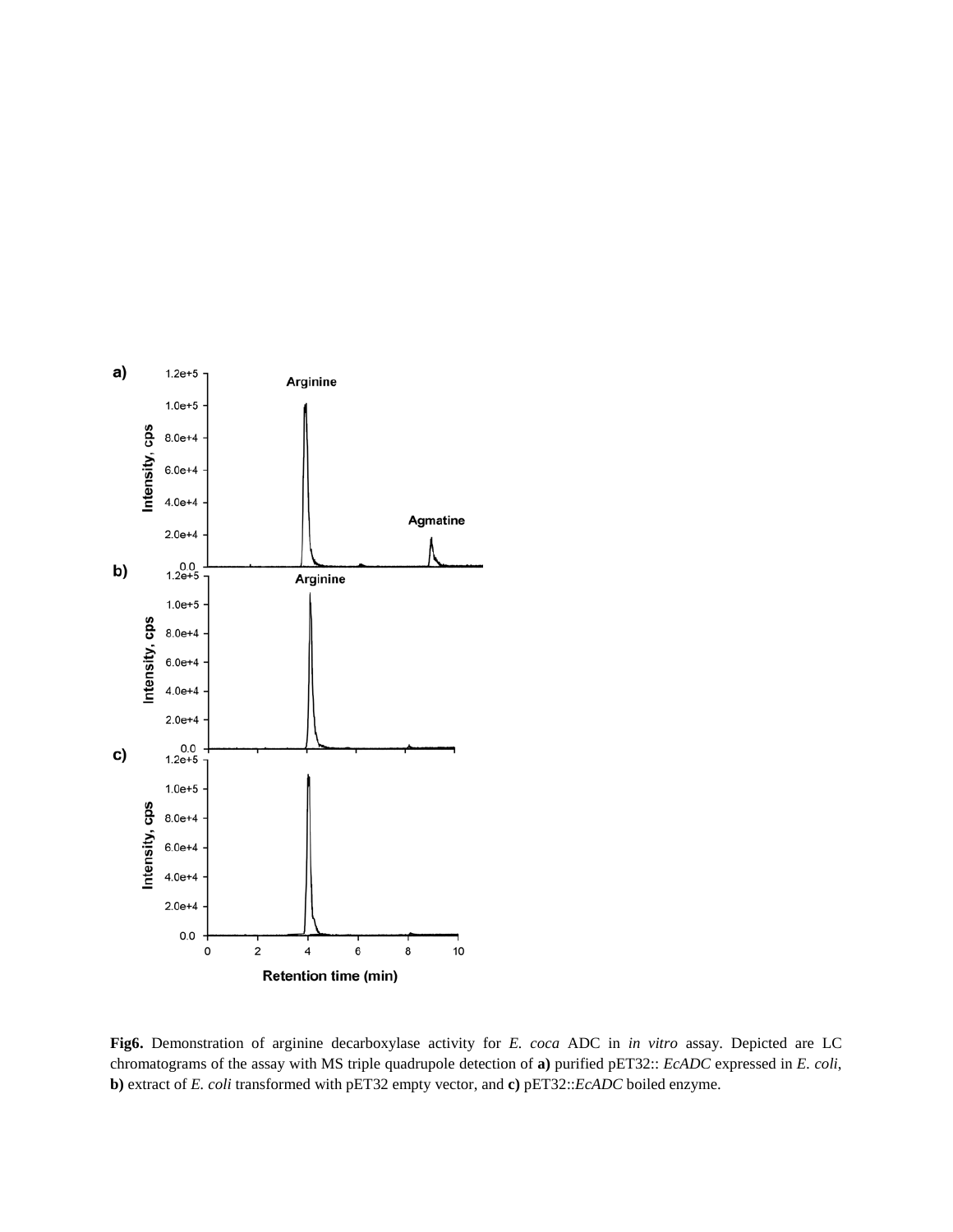| Rank           | Genes                                      | geNorm |
|----------------|--------------------------------------------|--------|
| $\mathbf{1}$   | PeX4                                       | 1.447  |
| 2              | PP <sub>2</sub> A <sub>A<sub>2</sub></sub> | 0.725  |
| 3              | $EF1\alpha$                                | 0.822  |
| $\overline{4}$ | ATPTB1                                     | 0.752  |
| 5              | APT <sub>2</sub>                           | 1.086  |
| 6              | Actin                                      | 0.982  |
| 7              | 11242                                      | 0.741  |
| 8              | 10131                                      | 0.734  |
| 9              | 6402                                       | 0.722  |

**Table 1** Relative stability ranking of internal reference genes made according to a previously described method (Vandesompele et al., 2002)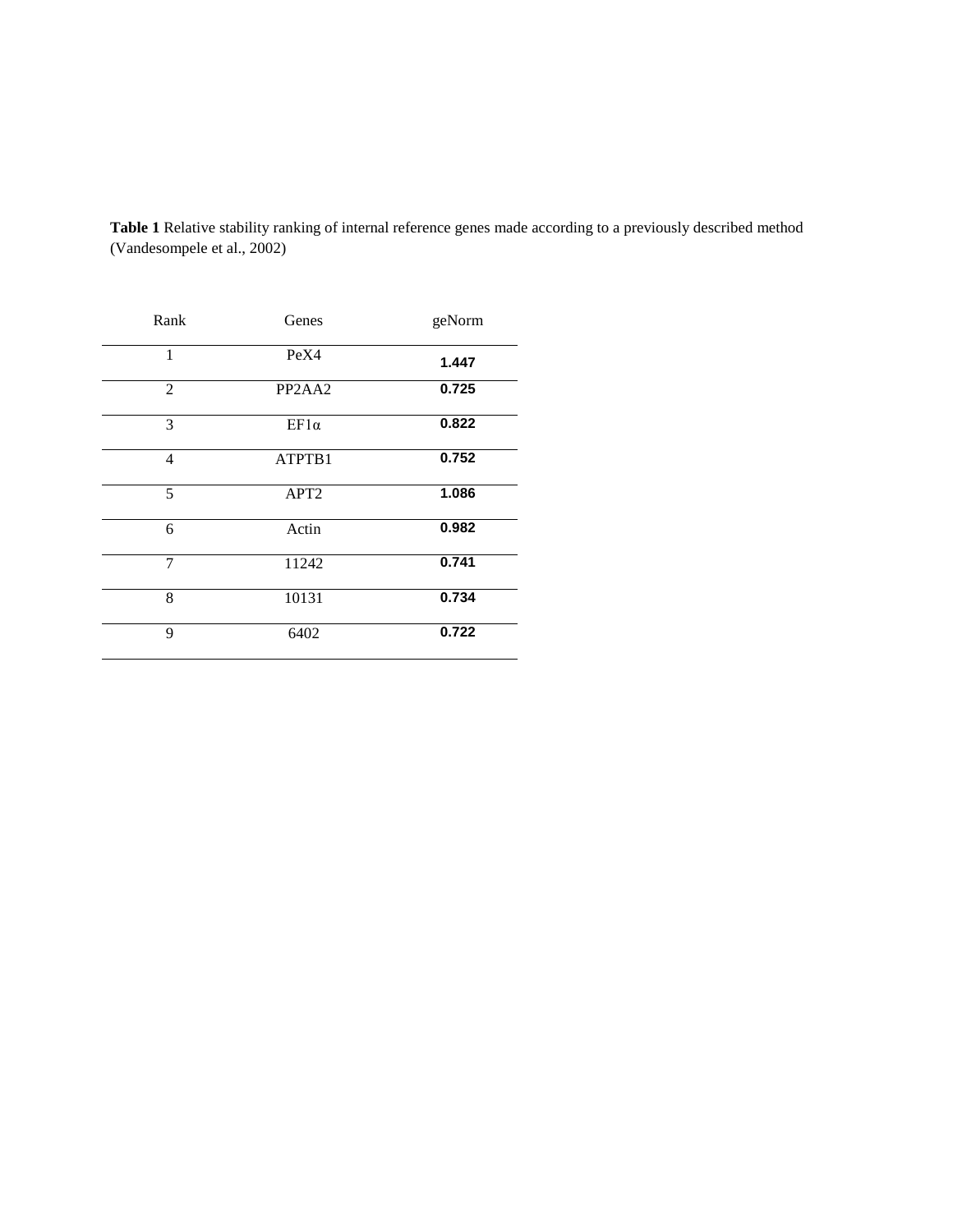

Fig7 Detection of <sup>13</sup>C incorporation in cinnamoyl moiety of cinnamoyl cocaine after [U-<sup>13</sup>C]glucose feeding. Depicted is the  $^{13}$ C-NMR spectrum with signals colored for relative degree of enrichment.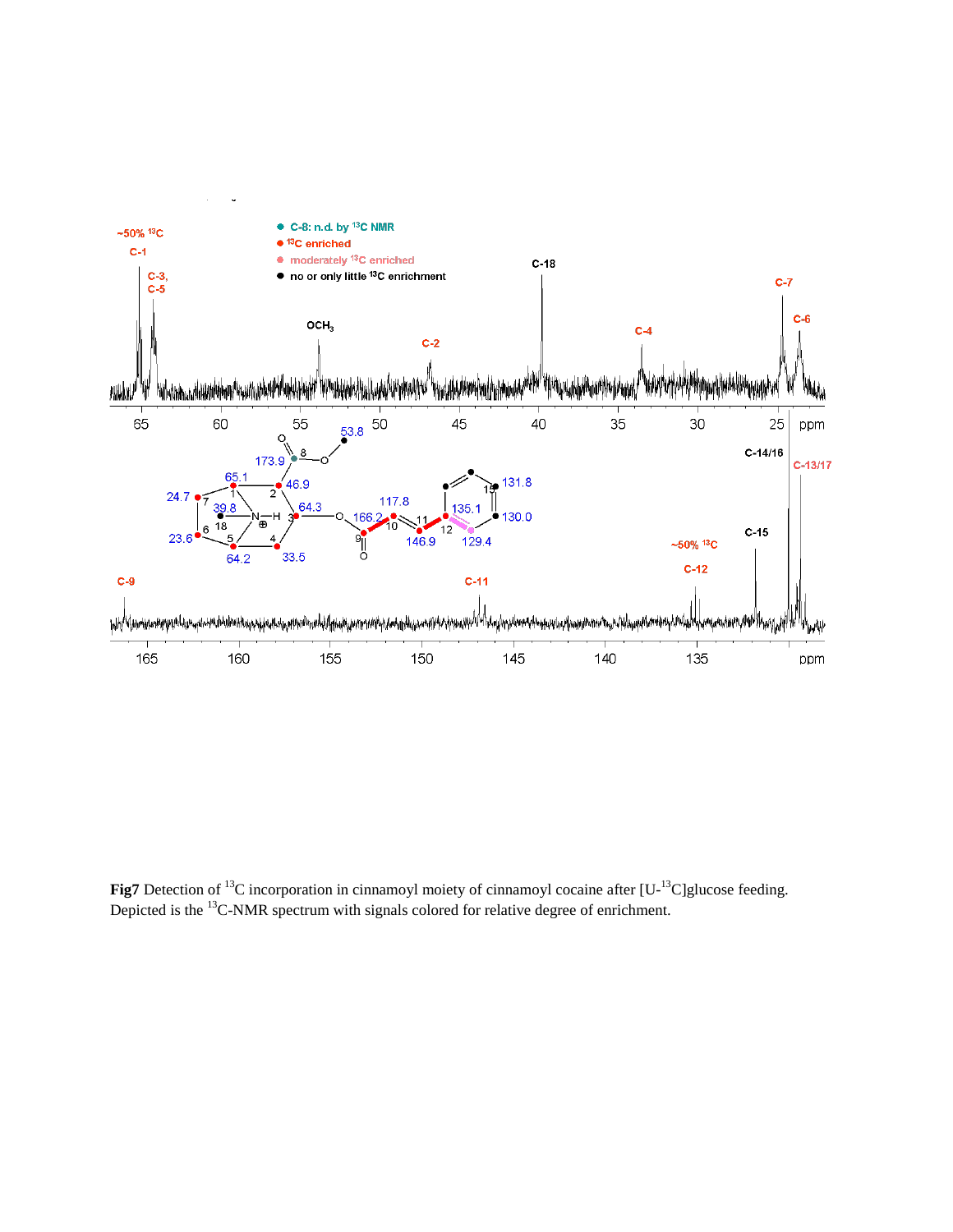

Fig8 Detection of <sup>13</sup>C-label in methyl salicylate in rolled leaves after feeding with a <sup>13</sup>C glucose solution compared with being fed with unlabeled glucose. Shown is the GC-MS total ion trace (top) and mass spectrum of methyl salicylate from [<sup>13</sup>C]glucose-fed (middle) and glucose-fed (bottom) plants.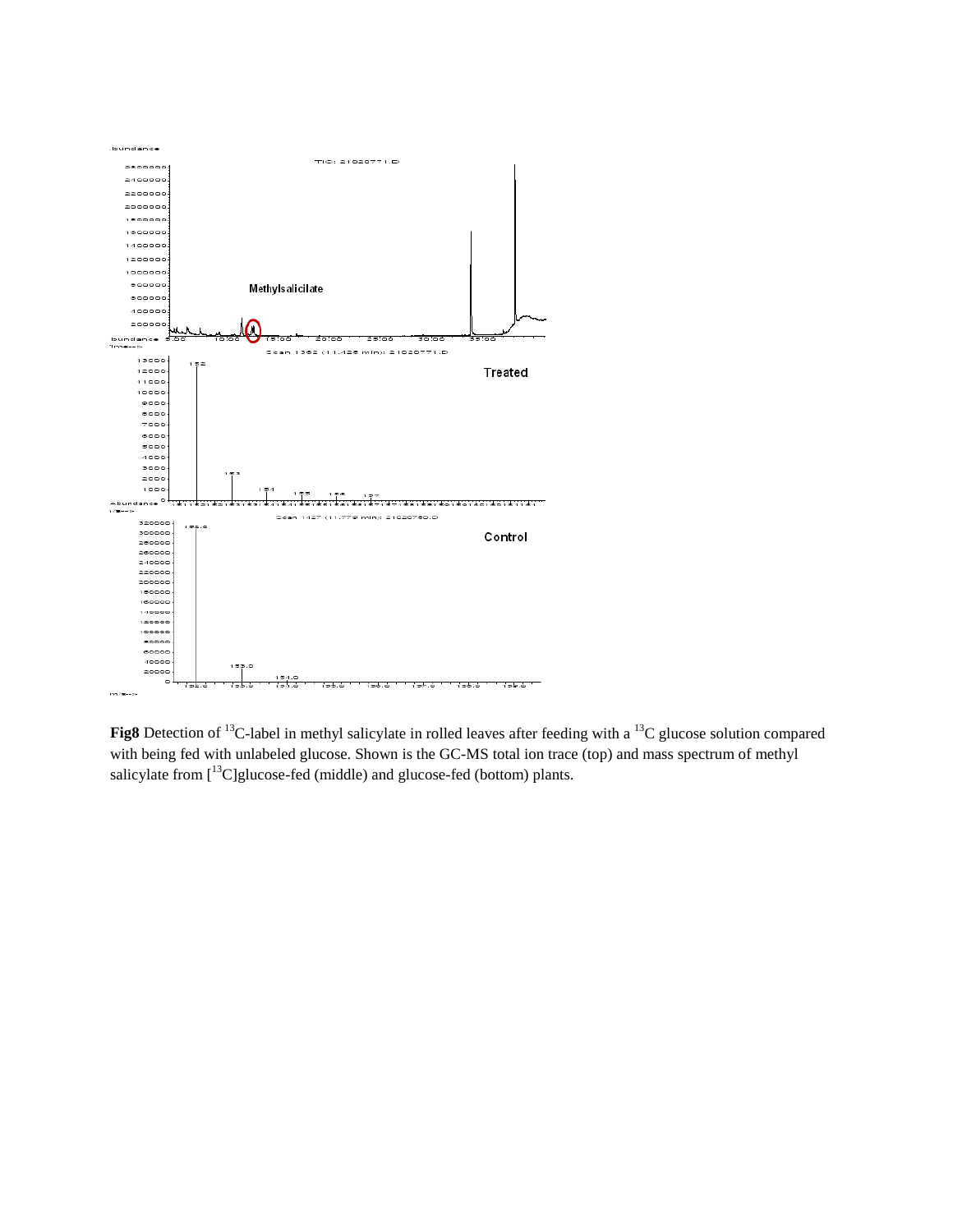**Table 2** Description of Primers used for PCR and qPCR

| Gene                     | Accession. | Sequence                           | <b>Orientation</b> | <b>Purpose</b> |
|--------------------------|------------|------------------------------------|--------------------|----------------|
|                          | number     |                                    |                    |                |
| NtODC                    | AAB65826   | <b>CCTCTCTCTTTTCTTCCTTTGTTTGG</b>  | For                | Library        |
|                          |            |                                    |                    | screening      |
| <b>NtODC</b>             |            | CCATCAAAACCACGGTAGTAATTCC          | Rev                |                |
| <b>AttbODC</b>           | JF909553   | CTGGTTCCGCGTGGTTCCATGCCAACTTT      | For                | Cloning/PCR    |
| <b>AttbODC</b>           |            | CAAGAAAGCTGGGTCCTACGGATTGGAATAGGCA | Rev                |                |
| qODC                     |            | GAAGAGGAACGAAAGCAAAGAGC            | For                | qPCR           |
| qODC                     |            | CGGGAGAGACACGGAGAGAC               | Rev                |                |
| pYesODC                  |            | CTGGTTCCGCGTGGTTCCAAAATGCCAACTTT   | For                | Cloning/PCR    |
| <b>PYesODC</b>           |            | CAAGAAAGCTGGGTCCGGATTGGAATAGGCAA   | Rev                |                |
| ADC                      | JF909552   | ATGGACGGTTGGGGTGCT                 | For                | Sequencing     |
| ADC                      |            | AACCGAAATGACCCGCATGT               | Rev                |                |
| <b>AttbADC</b>           |            | CTGGTTCCGCGTGGTTCCATGGACGGTTG      | For                | Cloning/PCR    |
| <b>AttbADC</b>           |            | CAAGAAAGCTGGGTCTCAAGCACAACAATAAGA  | Rev                |                |
| qADC                     |            | GCAGCGGTGGAGGCAGAG                 | For                | qPCR           |
| qADC                     |            | CTGCTGCTGCTGCTGCTGA                | Rev                |                |
| Reference genes for qPCR |            |                                    |                    |                |
| qEFla                    | JN020156   | TGGAGGTATTGACAAGCGTGTGATTGAGAG     | For                | qPCR           |
| qEFla                    |            | TTTGACACCAAGAGTGAAAGCAAGAAGAGC     | Rev                |                |
| <i><b>qACTIN</b></i>     | JN020155   | GGATTTCCAAAGGTGAATACGATG           | For                | qPCR           |
| <b>qACTIN</b>            |            | TTGAACCAGCAAAGTTGAATAAGC           | Rev                |                |
| q10131                   | JN020153   | TGGAAGGGTAGTGGGGTAACAATG           | For                | qPCR           |
| q10131                   |            | GAGCGTAGTCGTCAGAGAAGGC             | Rev                |                |
| q6409                    | JN020150   | GAAGAGACAAGTGGTGGGGTGAG            | For                | qPCR           |
| q6409                    |            | AGAAGAGAGCAAAGAGGAAGAGTGG          | Rev                |                |
| q11242                   | JN020151   | ACATTACCAAAGCAGGCTCATACG           | For                | qPCR           |
| q11242                   |            | TACATCTTCTCACCACCAACACAGC          | Rev                |                |
| qAPT2                    | JN020149   | ACTCAGAGAGCGAGAGAGGATGTTT          | For                | qPCR           |
| qAPT2                    |            | TCAACTCCAGCAACCACAGAAATG           | Rev                |                |
|                          |            |                                    |                    |                |